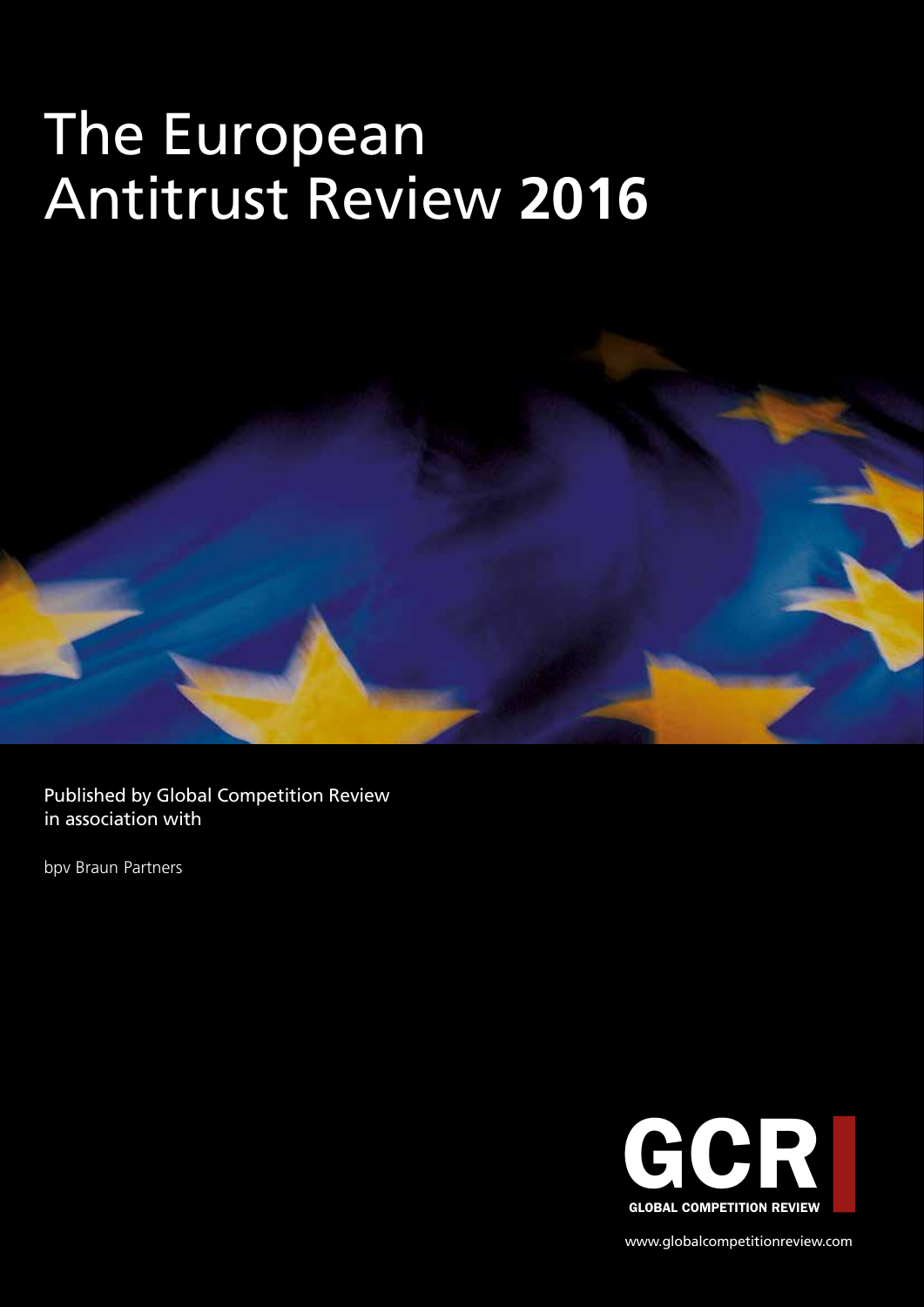### Czech Republic: Overview

#### Arthur Braun

bpv Braun Partners

#### Regulatory framework

The existence of post-communist competition law in the Czech Republic dates from 1 March 1991, when the Act on the Protection of Competition No. 63/1991 became effective. This Act had its origin in the competition law of the European Communities and took some principles from other national competition laws, particularly the German one. It included three basic provisions: the prohibition of cartels, the prohibition of the abuse of a dominant position, and the duty to notify mergers and have them cleared.

In order to reach full compatibility with European legislation, a new and still valid Act on the Protection of Competition No. 143/2001 (the Competition Act), effective as of 1 July 2001, was enacted, 10 years after the adoption of the first Act. On the same day, eight decrees of the Antitrust Office for the Protection of Competition granting general (block) exemptions from the prohibition of agreements distorting competition also became effective for specific types of (vertical) agreements. With a few exceptions, the Competition Act already conformed to EC competition law at the time it was adopted, and is still considered to be the main source of Czech competition law.

With regard to the EC Regulation 1/2003 on the implementation of the rules laid down in articles 81 and 82 of the Treaty establishing the European Community (now articles 101 and 102 TFEU) and its decentralisation approach, an important amendment was enacted: No. 340/2004, effective as of 2 June 2004. The Act first of all repealed, in accordance with the change of the notification system to the legal exemption system on the European level, sections 8 and 9 of the Competition Act, which provided for the legal possibility for the undertakings to let the Competition Authority assess their proposed agreement and whether or not this might be considered an illegal and void cartel agreement. The Act further modified the process of the adoption of block exemptions and authorised the Competition Authority to adopt other block exemptions.

Furthermore, following the Czech Republic's accession to the EU on 1 May 2004, EC competition law must also be considered and is applicable in cases with a community dimension. In this respect, EC Regulation No. 139/2004 on the control of concentration between undertakings (the EC Merger Regulation) applies, together with its system of referrals, to the authorities of the member states.

Another amendment to the Competition Act, relating to the EC Merger Regulation, was enacted in 2005 (Act No. 361/2005). It replaced the dominance test with the significant impediment to effective competition test (SIEC); inserted new provisions on cooperation between the Antitrust Office and the European Commission in merger cases (case referrals); and amended a provision on ancillary restraints. The amendment further repealed the regulations on block exemptions and inserted a receptive clause on the basis of which application of community block exemption regulations are possible even to competitive actions not affecting trade between member states. Thus, the Antitrust Office no longer issues regulations on block exemptions, through which particular European

regulations would be implemented, but applies the respective regulations directly to competitive actions without a community element. This ensures a conform application of the same block exemptions both on the European and national level.

A further exhaustive amendment was performed by Act No. 155/2009, introducing, among other things, a simplified merger filing; rewording the regulations on commitments and many procedural rules – including on dawn raids; and expressly fixing the burden of proof on the participants of cartels that the exceptions to the prohibition apply to them. This amendment came into force on 1 September 2009.

Finally, the last (and long-time expected) amendment of the Act (No. 360/2012) came into force on 1 December 2012. Besides smaller changes (eg, adoption of the state and other public bodies' liability for anti-competitive practices or update of the links to the TFEU rather than to the Treaty establishing the European Community), the amendment introduces the leniency policy into the Competition Act as hard law, as well as creating a new factual general de minimis rule which gives the Antitrust Office the choice not to initiate antitrust proceedings ex officio (as regards cartels and abuse of the dominance) if there is no public interest in such proceedings due to the minimal adverse effect of the conduct on competition.

#### Cartels

The Competition Act contains a general prohibition on agreements between undertakings that have as their object or effect the prevention, restriction or distortion of competition. In fact, section 3 paragraph 1 is almost identical to part of article 101 TFEU. Therefore, the abundant case law of the General Court and Court of Justice may be used for the solution of legal problems arising under Czech competition law. This prohibition refers to agreements relating to products and services. It applies regardless of the stage in the production and distribution chain where competition is restrained, or whether the parties' relationship is of a vertical or a horizontal nature (with a special provision relating to agriculture). Prohibited anti-competitive agreements include:

- direct or indirect price fixing (including resale price maintenance);
- direct or indirect fixing of other terms and conditions;
- restrictions or control of production, sale, purchase, research, development or investment;
- division of markets or sources of supply;
- application of dissimilar conditions to identical or equivalent transactions with other undertakings, thereby placing them at a competitive disadvantage;
- tying clauses; and
- group boycotts.

Prohibited anti-competitive agreements do not include agreements that contribute to an improvement in the production or distribution of goods, technical support or economic development and allot an adequate part of the advantages resulting from it to consumers or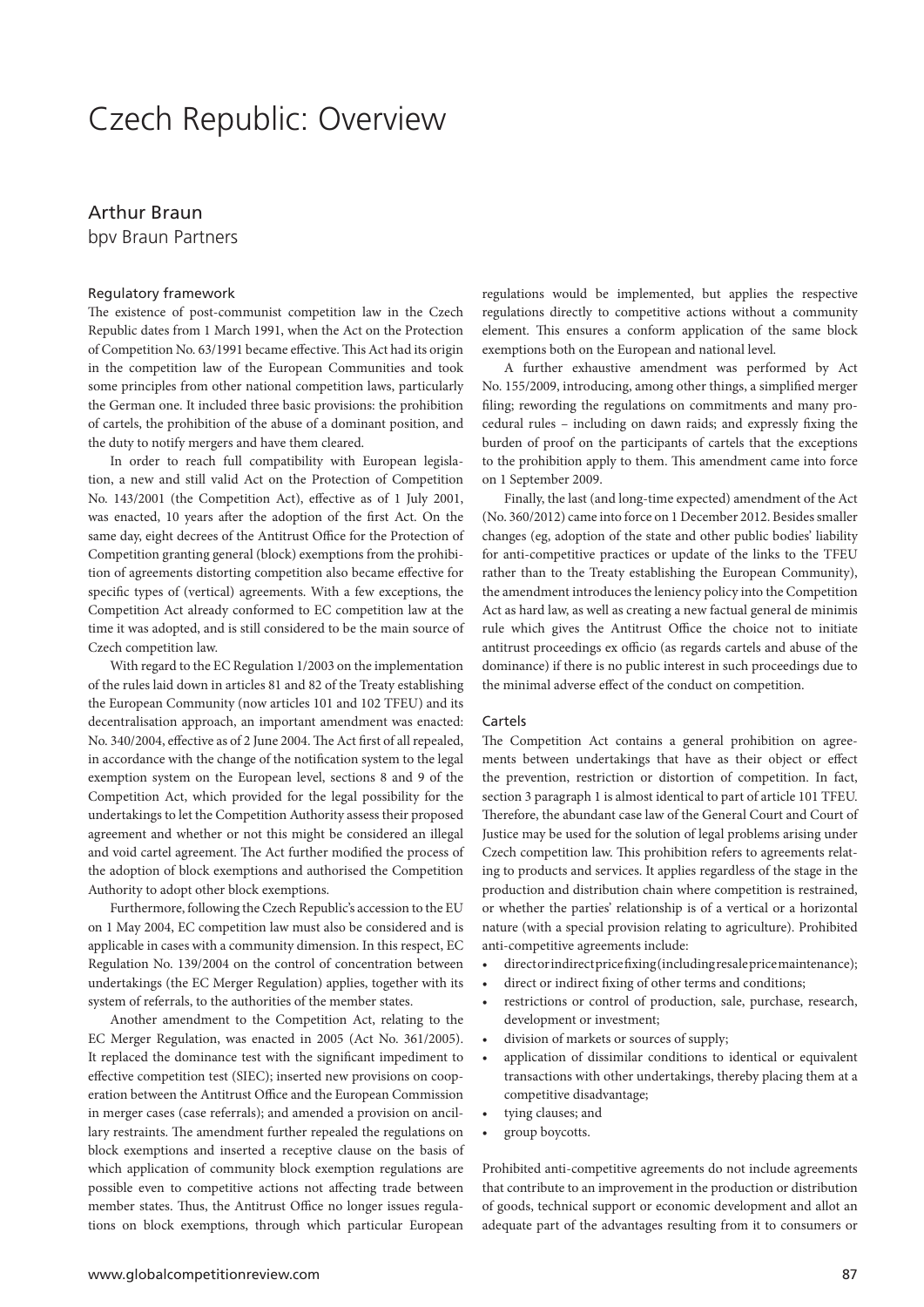agreements, and that do not impose restrictions on competitors that are not necessary for achieving the goals mentioned in this provision; or product supply or purchase agreements that prevent competitors from eliminating competition in an essential part of a product market. The prohibition also applies to 'concerted practices' and decisions by associations of undertakings that result or might result in the distortion of competition.

Prior to the amendment act No. 188/2011, the Competition Act included its own de minimis rule. Vertical agreements did not fall under the prohibition if the market share of each of the participants of the agreement did not exceed 15 per cent. In the case of a horizontal or a mixed horizontal and vertical agreement, or where it was difficult to classify the agreement as either horizontal or vertical, a 10 per cent market share threshold applied. This de minimis rule did not apply to hard-core restrictions, such as agreements, that had as their object direct or indirect price fixing or market sharing. Several agreements were exempt if they complied with the conditions laid down by the block exemption regulation issued by the Council of the European Union or by the European Commission. Czech law did not follow the practice of the European Commission, which adopts the de minimis thresholds in the form of soft law, usually called guidelines, and therefore eventual changes did not need to be implemented via an amendment of EC Regulation 1/2003. Hence, any changes of the de minimis thresholds had to be implemented by adopting a law. According to the latest amendment of the Competition Act effective from 1 September 2009, this de minimis rule was repealed and de minimis thresholds in the form of soft law will apply.

According to section 4 of the Competition Act, these Regulations also apply to cartel agreements that do not have a community dimension. The Competition Act further authorises the Antitrust Office to exempt, under the block exemption regulations, a group of similar restrictive agreements whose distortion of competition is outweighed by advantages for other participants on the market, especially consumers. This authorisation is meant to regulate some specific types of agreements typical for the local Czech markets. So far, the Antitrust Office does not plan any new block exemption regulation and continues to rely on those adopted on the European level. The old block exemption regulations issued by the Antitrust Office under the old regime were repealed by amendment as from 2005. The Antitrust Office may also withdraw the exception in individual cases if, as a result of market development, the exemption subject to a block exemption does not fulfil requirements laid down in section 3 paragraph 4 of the Competition Act (contribution to an improvement in production of goods or distribution, no restrictions for customers and no possibility of exclusion of competition for the competitors).

#### Notification and clearance

As at the European level, agreements can no longer be referred to the Antitrust Office for clearance as to whether they are in accordance with the law. The respective sections (8 and 9) of the Competition Act were repealed. The system of individual exceptions has been abolished as well.

#### Cartel proceedings

The Antitrust Office will usually launch official proceedings by sending a statement of objections upon receiving relevant information on a cartel agreement. It may, of course, start proceedings based on information obtained through its own activities. The latest amendment of the Act enables the Antitrust Office not to persecute if the effects on the markets are very limited (ie, it introduces a factual general de minimis rule depending on the assessment of the situation by the Antitrust Office). The right to investigate premises other than business premises has been granted to the Antitrust Office, particularly with respect to the need for gathering information and evidence about restrictive agreements. The number of dawn raids has increased considerably in recent years to between 15 and 20 per year.

The Antitrust Office has a strong tendency to solve cases amicably by accepting commitments, even in cases of hard-core cartel behaviour. In particular, when strategic companies are involved, it uses 'competition advocacy', in which the informal offering of commitments and bargaining with the undertakings goes far beyond the formal procedure rules as stated in the Competition Act. The Antitrust Office seems to be more open to informal bargaining with undertakings.

In recent years, the leniency policy has become an important part of Czech antitrust law and Czech cartel proceedings.

#### Commitments

A commitment system has been introduced that is identical to the rules of the European Commission. It should enable competitors to offer to meet certain commitments that – provided such commitments are sufficient for the protection of competition, the harmful situation is eliminated by their fulfilment and the distortion of competition has yet to occur – will avoid intervention by the Antitrust Office. However, the Antitrust Office may reopen the proceedings where there has been a substantial change in the circumstances on which the decision on non-intervention was based, the undertakings act contrary to their declared commitments, or the decision was issued on the basis of incorrect or incomplete documents, data or information.

#### Leniency

Leniency as hard law was officially implemented into the Competition Act in 2012. However, the Czech Republic already had several years of experience with a leniency policy under which any person or undertaking with a legal or economic interest can, within the leniency programme, inform the Antitrust Office of restrictive agreements and practices. A leniency programme for parties to a cartel agreement was introduced in 2001 as soft law (ie, without being legally defined and regulated in the Act), with the first reported case occurring in May 2004 and substantial changes in June 2007 (the leniency programme as of June 2007 should apply only to hard-core horizontal agreements). Before the EU accession in 2004, as demonstrated in the *Gas Insulated Switchgear* cartel, even if an international cartel was already sanctioned on the European level, it was possible to apply under the leniency programme for the time before EU accession and receive full indemnity from Czech prosecution.

From the very beginning of the leniency policy application, the Antitrust Office has kept its self-commitment in all known cases. Since then, it has been put into application in various cases, even though sceptics point to the fact that most (maybe even all) applications were related to antitrust proceedings going on at EU level (relating to cartels before EU accession in 2004) or other international cartel investigations with potential Czech applications and basically saved some cartelists some money and the Antitrust Office some work, but did not bring completely unknown cartels to light.

One of the major problems for wider use of leniency programmes in a purely Czech context was that certain (hard-core) horizontal cartels were criminalised in 2010, meaning using the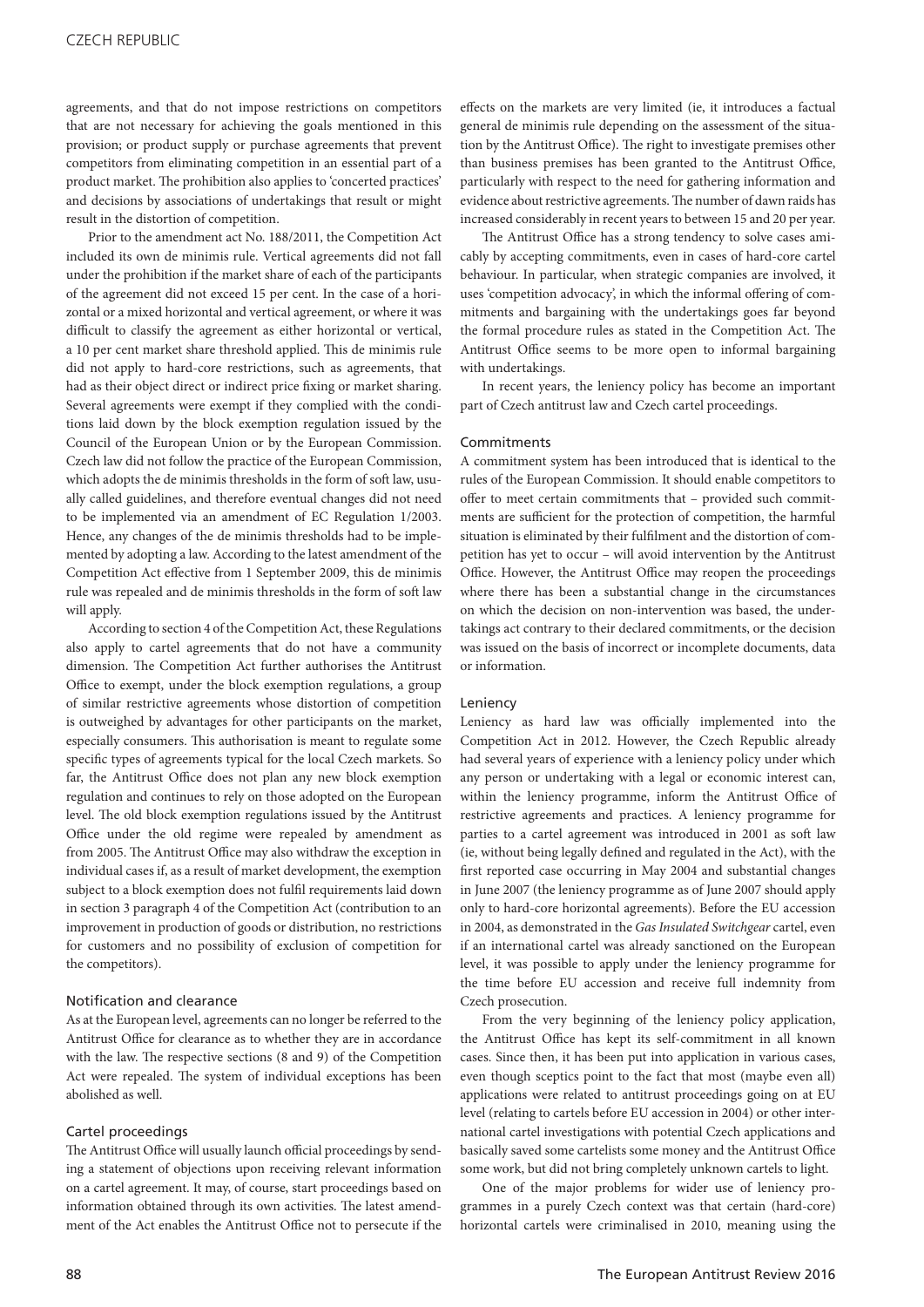leniency programme would expose the cartelist's management or employees to criminal proceedings. The state prosecutor had stated already in 2007 that he would consider participation of the employer in a leniency application as a mitigating fact; nevertheless, this has no real influence on the final court decision and certainly held off several cartelists from filing – unless the persons agreeing on the cartels were foreign nationals without major fear of criminal prosecution by Czech authorities as in the cases known.

However, the situation changed in 2012 when the concept of leniency was officially implemented into the Competition Act (section 22ba), shifting it from soft to hard law with clear rules and conditions. The new hard law leniency policy has taken over most of the previous leniency programme. In compliance with the currently valid leniency rules, the first application can receive up to full leniency and the second up to 50 per cent reduction of fines if he provides proof with substantial evidential importance. Other cartelists may receive a reduction by 20 per cent only if they admit the cartel and such sanction is considered by the Antitrust Office to be sufficient.

Another important element and motivation for cartelists in practice is that any successful leniency applicant or entity with claim to reduction of fines shall not be sanctioned by prohibition on the performance of public contracts or prohibition on the performance of a concession contract if such sanction could be otherwise imposed on them.

Finally, introducing leniency into hard law reduced the criminal risk for the applicants. Act No. 360/2012 amended, among others, the Criminal Code and the applicants are given immunity from the criminal sanctions provided that the Antitrust Office has waived or reduced the fine.

As for the 'scope of the leniency', originally – according to the old leniency programme – leniency applied only to cartels, but according to the Competition Act, the offenders can also be granted a fine reduction by 20 per cent when abusing a dominant position or implementing a concentration contrary to the Competition Act.

#### Abuse of a dominant position

A dominant position is defined as a position in a relevant market that enables an undertaking or an association of undertakings to prevent effective competition by giving it the power to behave, to an appreciable extent, independently of its competitors. A dominant position is presumed if the undertaking reaches or exceeds a market share of 40 per cent of the relevant market. The analysis of the relevant market is based on the judgment of the Antitrust Office. Generally, the Antitrust Office will refer to decisions of the European Commission or western competition authorities in order to define a relevant market. There is a tendency to extend the relevant geographic market beyond the borders of the Czech Republic.

A dominant position is not prohibited per se by the Competition Act. The undertaking has no obligation to inform the Antitrust Office of such a position. Only conduct that may be classified as exploitative, exclusionary, predatory or structurally abusive infringes the Competition Act and is therefore prohibited. All agreements fulfilling this classification are null and void. The Competition Act implements the 'essential facilities' doctrine, which has been applied mainly to intellectual property cases.

In evaluating whether a dominant position exists, the Antitrust Office examines whether there are legal or other barriers to enter the market, the market structure and the size of the market shares of the undertakings' immediate competitors. Article 11 of the Competition Act contains examples of abusive conduct, such as the enforcement

of unfair conditions in certain infrastructure networks. There are no explicit exemptions. It is up to the Antitrust Office to decide whether certain behaviour constitutes the abuse of a dominant position. However, there may be conflicts with the regulatory authorities, such as the Czech Telecommunication Office or Energy Regulation Authority, which have partly overlapping competence. Unclear scope of competence of the state regulatory bodies may make the defence of the undertakings against monopoly undertakings on the recently liberalised markets (electricity, gas, postal services, railroad services, etc) more difficult. In addition, the financial authorities in recent years exercised price control in various cases and levelled high penalties in cases where the Antitrust Office refused to act.

The ability to notify for clearance has been abolished and, as in the case of cartels, an obligation system has been introduced. In recent years, the Antitrust Office has announced an increased focused on such abuse. Nevertheless, during the years 2010–2014 only four proceedings for abuse of a dominant position were initiated.

As with other agreements, the Antitrust Office will initiate proceedings by requiring competitors, clients, suppliers and public administrators to provide the necessary information. Some spectacular fines have been imposed since 2007, based on the Act on Prices No. 526/1990, where tax offices levelled high penalties against companies in the coal and steel sector for abuse of market position leading to unjustified profit.

#### Mergers

The merger rules set out in the Competition Act are supplemented by regulations issued by the Antitrust Office. Any merger transacted as described below may not be implemented unless cleared by the Antitrust Office. There are several forms of concentrations under the Competition Act:

- two or more formerly independent undertakings merge into one entity;
- acquisition of enterprise of another undertaking;
- one or more undertakings take direct or indirect control of the whole or part of another undertaking; and
- establishment of an undertaking jointly controlled by several undertakings, whereby two and more concentrations subject to each other and interrelated in terms of matter of fact, time and personnel shall be assessed as one concentration.

Merger control rules do not apply to situations where a bank or other financial institution acquires shares for a maximum of one year, for the purpose of financially restructuring a company. Further exemptions are set out for stockbrokers.

#### Notification

Merger notification is mandatory if either of the following thresholds are met:

- the net turnover of the undertaking being acquired or being taken control of in the Czech Republic is at least 1.5 billion koruna and the net worldwide turnover of another merging competitor is at least 1.5 billion koruna; or
- the combined net turnover in the Czech Republic of all parties is 1.5 billion koruna and at least two of the parties have a net turnover that exceeded 250 million koruna in the previous year.

By way of simplification, the net turnover in the territory of the Czech Republic may be used, as a rough guide, as the principal criterion for determining the maximum permissible level; if it is below 1.5 billion koruna then the merger will not require notification.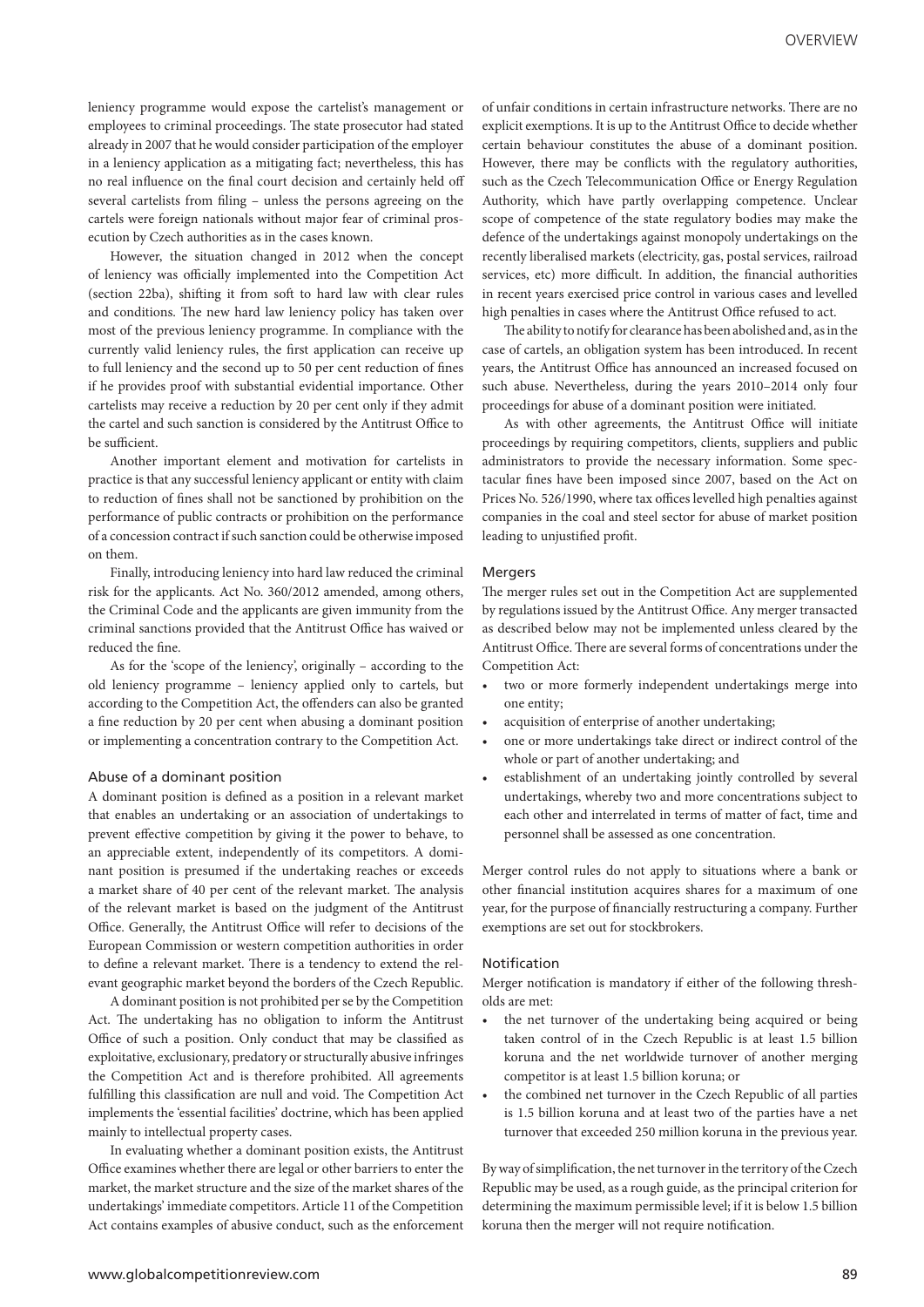Transactions not reaching the turnover thresholds are not subject to the approval of the Antitrust Office. Since the Czech Republic's accession to the EU, EU merger control must also be taken into account. Whereas in former years merger control was the dominant part of Czech antitrust practice and widespread filing obligations existed, the significance of national merger control has decreased considerably since 1 May 2004, when the Czech Republic acceded to the European Union, and changes were made to the European merger control regime. The number of merger control cases has decreased from 239 in 2003 to 47 in 2014. Cases decided by the European Commission instead of the Antitrust Office explain only a small part of this decrease; of more importance are the changed national thresholds.

#### Merger proceedings

No transaction for which notification is mandatory can be put into effect until it is cleared by the Antitrust Office. Transactions carried out in breach of the duty to notify are not null and void, but the Antitrust Office can order various measures to restore competition (including a demerger order). In order to facilitate completion of the notification form and supporting information, pre-notification contacts between the notifying parties and the Antitrust Office are recommended. The present policy of the Antitrust Office's merger section, however, only allows for a limited degree of informal guidance and informal contacts. The amendment to the Competition Act from 2004 also formally enabled a pre-notification; guidelines were published in 2008 and 2009.

The notification must be complete in order to be effective (a 'blanket notification' is not deemed to be a notification). If the notification is incomplete, proceedings will not be initiated and the Antitrust Office will inform the notifying parties as to whether the merger is subject to its approval and whether it is necessary to amend the notification. In such cases, a notification becomes effective when the Antitrust Office receives the complete information. It is highly recommended to ask the respective official after the notification has been filed whether it is complete or what further information shall be submitted. By means of informal telephone contact, the notification could be completed very fast, which can speed up the issue of the clearance decision. A fee of 100,000 koruna must be paid with the filing.

During the proceeding, the Antitrust Office may ask the parties to supply supplementary information or evidence. The decision period does not commence until such information or evidence is supplied. The Antitrust Office can also revoke a decision based on incorrect information. As a vast number of documents have to be submitted, the filing should be prepared in advance of the execution of the agreement. The notification must be drafted in Czech and all financial information must be expressed in Czech koruna. Supporting documents should be submitted in the original version (a declaration of truthfulness and completeness may help if the original versions are not submitted) and with a Czech translation (which does not have to be official in all cases; in the case of commonly used languages, such as English, German or French, the Antitrust Office usually requires no translation, and sometimes it requires only translation of a significant part of an agreement).

Until a decision is reached, no control of the acquired enterprise may be exercised and, in particular, no voting rights may be exercised. A merger may only be entered on the Commercial Register once the Antitrust Office has granted its approval. This is particularly relevant for limited liability companies, which must register a change in their shareholders, or in case of a merger of two or more entities into one. The Antitrust Office must make a first-phase decision on the transaction within 30 days of the date of notification; otherwise the transaction is deemed to have been approved.

A simplified merger control proceeding with less requirements as to the content was introduced in September 2009 if:

- the parties are not active on the same relevant market or their joint market share is below 15 per cent; and
- in the event of vertical integration, the joint market share of the parties is below 25 per cent; or
- joint control shifts to single control.

The Phase I term is shortened to 20 days after the filing; should the Antitrust Office not inform the applicant that it requests the complete application, the merger will be deemed to have been approved.

The Antitrust Office considers both the notification itself and any publicly available information, including information that is available on the internet. It may also require information from other public authorities or contact interested third parties, such as customers, suppliers and competitors. There are penalties for supplying false or misleading information to the Antitrust Office. Notification of a merger will be published in the Commercial Gazette, calling upon any interested parties to respond within a certain time frame (usually less than one week).

Informal guidance from the practice of the European Commission is recommended. In particular, parties can rely on the definition of markets provided by the European Commission to the Antitrust Office. Cooperation with the European Commission on merger control cases, including sharing of information, was normal, even before EU accession.

If serious doubts exist about whether a transaction is compatible with the law, the Antitrust Office may initiate a second phase investigation. Its decision must be made within five months of the date of notification. If it has not made a decision within this time limit, the transaction is deemed to have been cleared. Practice has shown that, in order to stop the term from running, the Antitrust Office sends requests for more information to the filing party, thus suspending the terms. Nevertheless, of the around 40 mergers each year decided on by the Antitrust Office, most are cleared in the first phase.

Any person or undertaking with a legal or economic interest can file a complaint against the notified merger until the deadline set by the Antitrust Office. It is the sole competence of the Antitrust Office whether to accept, reject or refer the complaint to the competent institutions and to inform the complainant in writing about this.

Concerning the decisive test, the Antitrust Office applies the SIEC test. The Antitrust Office will thus consider whether a merger will not result in a significant impediment to effective competition, in particular by resulting in or strengthening a dominant position of one or more of the undertakings concerned. Thus the achievement of a dominant position or its strengthening are only some of the examples of when a concentration shall not be cleared. This will avoid application problems regarding an approval of mergers on the oligopoly markets. While deciding on the merger at stake, the Authority shall consider certain information about the parties, including:

- market shares;
- market structure;
- the necessity of preservation and the further development of effective competition;
- legal and other barriers to entry;
- the needs and interests of consumers;
- the parties' economic and financial power;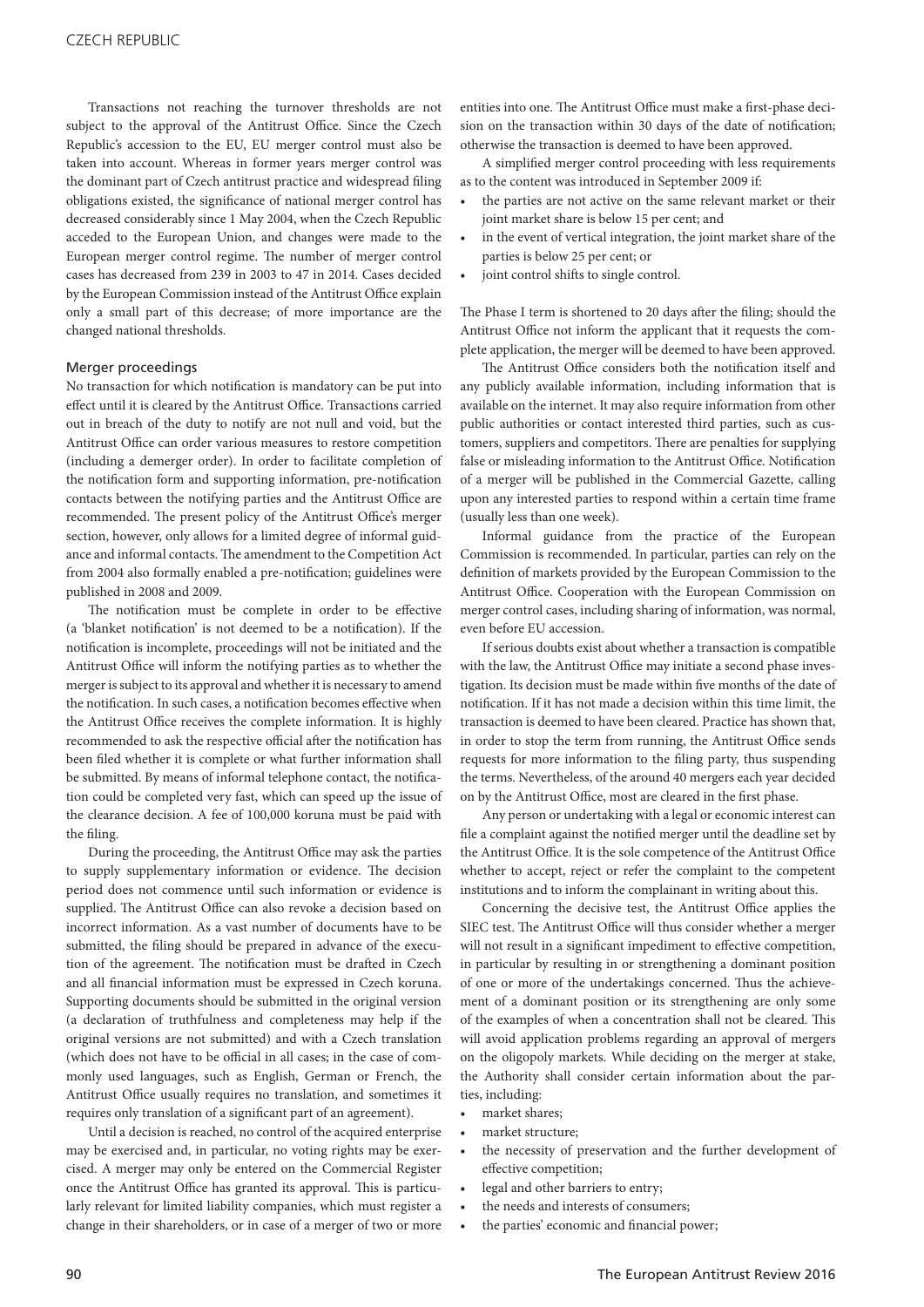- demand substitutability;
- supply substitutability; and
- potential competition.

Should the aggregated market share of the merging undertakings on the relevant market not exceed 25 per cent, the concentration is deemed not to result in a significant impediment to effective competition unless proven to the contrary. In compliance with practice of the European Commission, the Antitrust Office uses the Herfindahl-Hirschman Index (HHI) test for the assessment of market concentration.

The Antitrust Office may make its approval conditional on fulfilment of commitments that the parties have entered into. The parties must propose their commitments within 15 days of the information for second phase proceedings being delivered to the last party.

During merger clearance procedures, the Antitrust Office may comment on any restrictive provisions that are directly related to and necessary for the implementation of the merger for the purpose of obtaining a complete picture and evaluating the effects of the merger.

The EC Merger Regulation (Regulation 139/2004) is directly applicable in the Czech Republic. In addition to the European Commission's jurisdiction, it might be that in certain circumstances the Antitrust Office will also take decisions on mergers that were originally considered to have a community dimension.

#### Joint ventures

Joint ventures are subject to Czech competition law and are assessed according to their structure. The provisions on mergers apply to full-function joint ventures only. These are joint ventures as a result of which two or more undertakings take sole control of another undertaking. Partial-function joint ventures are joint ventures that perform only a few specific functions and are evaluated under the rules governing other forms of anti-competitive behaviour.

#### Sanctions for breach of the merger notification duties

As mentioned above, transactions carried out in breach of the notification duties may lead to the Antitrust Office ordering various measures to restore competition (including a demerger order) and a fine. A 2013 decision by the Antitrust Office fined a competitor with some 500,000 koruna many years after the – economically insignificant – merger took place (in this case, non-compliance with the notification duty committed in 2002). The Office argued in its decision that the unlawful status created by the merger continued, so that no statute of limitation could be argued.

#### Enforcement

#### The regulatory authorities

The only regulatory body is the Czech Office for the Protection of Economic Competition, the Antitrust Office, seated in Brno, which has sections for competition, public procurement and state aid. The Antitrust Office is also the only national regulatory body in terms of Regulation 1/2003. Cooperation with the European Commission and sharing of information was already common in the past. The Antitrust Office may request competitors and administrative authorities to provide documentation and information. Employees of the Antitrust Office have the power to enter premises, inspect commercial documentation, make copies and request all information that is required for its investigation (particularly with respect to potentially restrictive agreements or practices). Dawn raids have already taken place. For about six months following the European

Court of Human Rights decision from 2 October 2014 (*DELTA PEKARNY*), dawn raids were halted by the Office itself in order to investigate the effective court relief against them, the standstill period was ended in Spring 2015.

The Antitrust Office may also summon witnesses to participate in hearings. A fine may be imposed for providing misleading information. The Antitrust Office may also now conduct (with the prior approval of the court) investigations in premises other than business premises, namely in the homes of statutory bodies, their members or employees, provided there is a well-founded suspicion that business books or other documents are located there.

There is a right of appeal against decisions of the Antitrust Office, the outcome of which is decided by the president of the Antitrust Office. An appeal must be lodged with the Antitrust Office within 15 days of the delivery of the decision. Under the current chairman of the Antitrust Office, the Antitrust Office is more willing to bargain with and decrease the fines imposed on the undertakings. There is also a possibility of judicial review of the Antitrust Office's decisions by the Regional Court in Brno, and the Antitrust Office's formerly very high success rate in judicial review has been decreasing. The reason for this is that the Regional Court in Brno has become more confident and professional with the complex and complicated economic analysis of the antitrust cases, and has effectively become an opponent to the Antitrust Office.

Based on Regulation 1/2003, the Antitrust Office shall have the power to apply articles 101 and 102 TFEU in individual cases. It may take the following decisions:

- require that an infringement is stopped;
- order interim measures;
- accept commitments; and
- impose fines, periodic penalty payments or any other penalty provided for in the Competition Act.

The Antitrust Office is also, as already mentioned, empowered to withdraw the benefit of a block exemption regulation within the territory of the Czech Republic under certain conditions.

Regulation 1/2003 also stipulates the rights and duties of the Antitrust Office relating to the European Competition Network. The Antitrust Office may submit its standpoint to the courts relating to the application of articles 101 and 102 TFEU. The conduct and decisions of the Antitrust Office in applying articles 101 and 102 are subject to the same procedural rules as those that cover the application of the Competition Act.

#### **Penalties**

A breach of the Competition Act may result in the imposition of fines of up to 10 million koruna or up to 10 per cent of the net turnover in the Czech Republic recorded in the last complete accounting period. These fines may be imposed for violations such as:

- abuse of a dominant position, which applies even when the conduct has already been terminated – the Antitrust Office may issue an interim order to preserve the status quo in order to prevent a violation causing irreparable injury to the victim;
- breach of the prohibition on restrictive agreements in recent years, penalties for breaches of the rules on restrictive agreements have increased;
- breach of the obligation to suspend a merger unless a final decision of the Antitrust Office is issued;
- breach of the commitments; and
- non-fulfilment of imposed reparatory measures.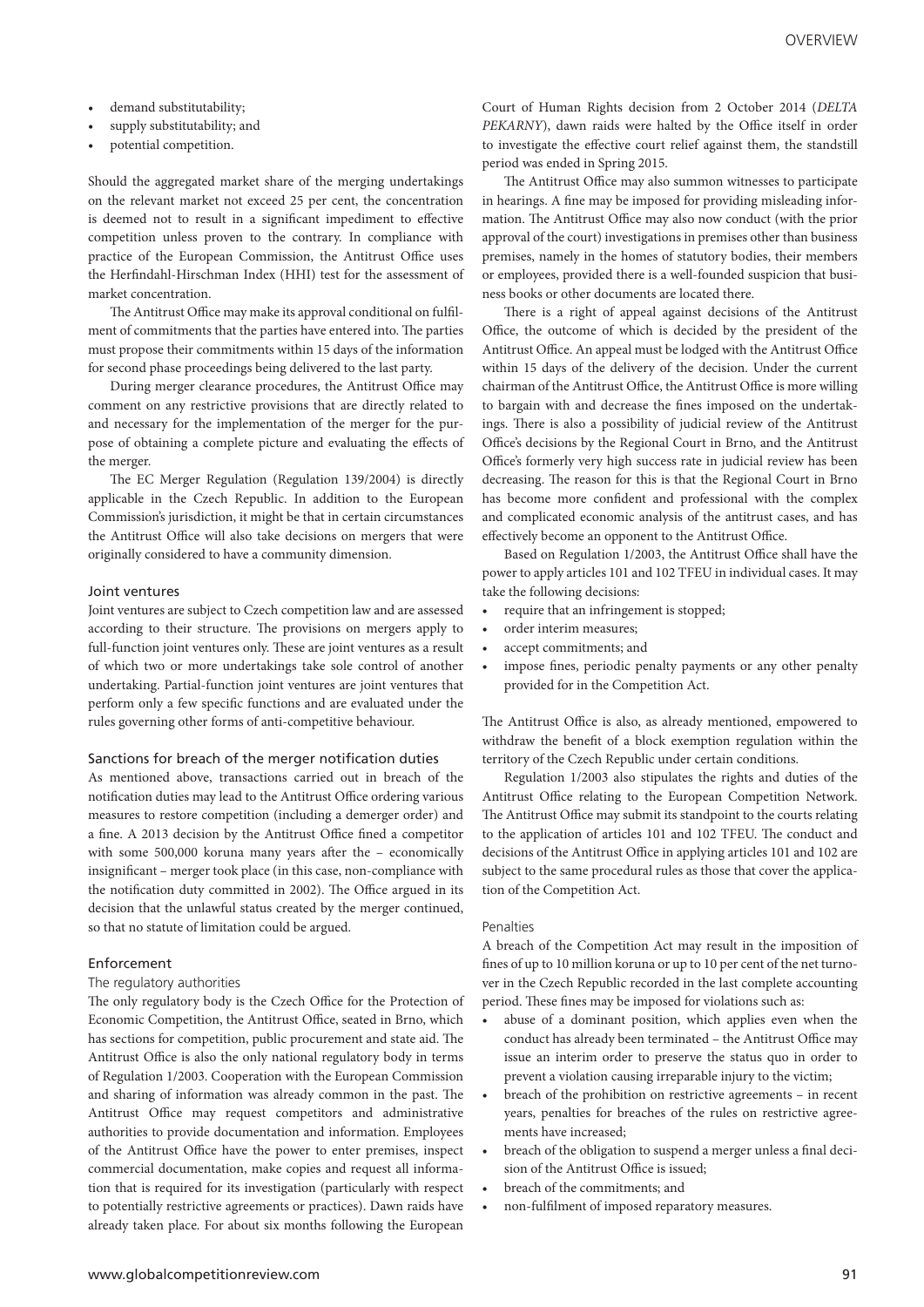In the past, typical fines have been between 50,000 koruna and 500,000 koruna. Over the past few years, the fines for breaches of antitrust provisions, particularly in the case of cartels, have increased dramatically (up to 940 million koruna), but not all, in particular not the important ones, have withstood court decisions. A fine (or series of fines) of up to 1 million koruna can be imposed in the event of a breach of a decision of the Antitrust Office. Further fines of up to 300,000 koruna or up to 100,000 koruna can be and have been imposed for:

- failure to provide the Antitrust Office with the requested information within the stipulated period of time, or the provision of incomplete, false or inaccurate information;
- failure to submit requested books and other business records or to enable their review;
- other refusals to submit to investigations under the Competition Act;
- failure to appear at a scheduled oral hearing without a serious reason;
- refusal to testify; or
- other obstruction of the proceedings.

The 2012 amendment of the Act also solved a long, court-disputed issue stating that penalties shall be applicable on legal successors.

Concerning the restrictive agreements, if an agreement or provision is deemed to be in breach of the Competition Act, the entire agreement will be invalid unless it is possible to keep the rest of the agreement in force. The parties signing the agreement containing the restrictive prohibitions may, however, be jointly and severally liable to the undertaking for damages caused by such action. The Czech Act on Commercial Corporations furthermore imposes on corporate bodies the obligation to act with care of prudent businessman, even though in practice such obligation of corporate bodies has not been raised very often in court proceedings.

#### Private enforcement

There is no specific provision in the Competition Act relating to third-party claims. According to the general regulations contained in the Czech Civil Code, a person is liable for damage caused by failure to comply with a legal duty, such as by breaching the Competition Act. Similar to the experience of other EU countries and at the EU level, as taken into consideration in the proposed directive on damages actions for breaches of EU competition law, private enforcement of the antitrust law has to face the same difficulties that still hamper the effective application of this legal statute in other European states, such as the passing-on defence and difficulties proving some facts. In the Czech Republic, a general distrust of the court system due to slowness and the low quality of judgments, particularly when it comes to stating lost profit, must also be named as reason for a lack of willingness to pursue claims at civil courts. Nevertheless, the Antitrust Office has set a goal to increase the use of private enforcement in the future and the first cases were reported in 2014.

As in many other jurisdictions, there are agreements that fall under the antitrust law but are being fulfilled by both parties. Performing under an agreement that is invalid under the Competition Act effectively gives a right to a party to claim invalidity of the illegal provision of the agreement. The illegal provision itself is, however, invalid by operation of law. Furthermore, any of the parties may, directly or indirectly, ask the Antitrust Office to investigate the agreement. If an agreement is terminated, or if the Antitrust Office declares that a prohibited agreement has been concluded (together with a prohibition of the performance of such agreement pro futuro), the performance of the parties should be reversed in such a way that no party has an undue advantage.

Although the Czech Criminal Code provided in the past for certain criminal sentences in the case of intentional unfair competition or bid rigging, in practice, criminal law played no role in antitrust law. In 2010, prison sentences of up to three years were introduced for anyone entering into agreements with a competitor on price fixing on market sharing, or other (horizontal) agreements with anticompetitive effects (section 248 (2) of the Czech Criminal Code). The maximum prison sentence is increased to between six months and five years if the act has been committed as part of an organised group or has been repeated, or considerable damage or profit for the guilty party was made. Such considerable damage or profit is defined by the Czech Criminal Code as being 500,000 koruna and more. Should the damage or profit made be 5 million koruna or more, or had such behaviour led to insolvency of a third party, the minimum prison sentence is raised to a staggering frame of between two and eight years. Certain flaws exist in particular, as applicable laws (ie, Criminal Code and Act on criminal liability of the legal entities) allow for the punishment only of competitors as natural persons, or the statutory bodies (or their members) of the competitors, while competitors as legal entities cannot be criminally punished for antitrust infringements since the antitrust infringement is not defined as one of the criminal acts that can be committed by a legal entity. The actual use of criminal sanctions will remain low; still, it should have a deterrent effect and must be considered in the event of internal investigations or for leniency applications. Since the latest 2012 amendment, if leniency applies, the competitor whom was granted leniency is excluded from criminal sanctions.

#### Challenges in the near future

Several issues regarding the proper application of the Czech competition law have arisen recently.

After many years of intense discussions, the Act on Significant Market Power for the Sale of Agricultural and Food Products and the Abuse thereof (No. 395/2009) came into effect on 1 February 2010, and despite some political attempts to abolish it, it is being put into action. The law defines important market power as dependency of the supplier on the buyer (the retailer). Some criteria – such as market structure, market entry barriers, market shares of suppliers and buyer, their financial strength, the size of the shops and locations – are to give additional guidance. A refutable presumption states that such important market power is presumed with a net annual turnover above 5 billion koruna, which would include not only the six largest chains, but many more medium-sized players.

Dozens of practices described in the appendices to the Act, either infringing provisions on invoicing, on general business terms, or infringing on obligations resulting from the contract with the supplier terms in detail, are prohibited.

The most important prohibitions concern practices such as:

- requiring listing fees;
- bearing of the retailer's marketing costs;
- sale below the purchase price (with various exceptions); or
- unjustified and sudden termination of a long-term commercial relationship.

Appendix 5 even tries to fix minimum termination periods for a supplier relationship if notice is given by retailer. One consequence of a violation of the act is – besides invalidity of any contract for such practices – a damage claim by the supplier. This can be interpreted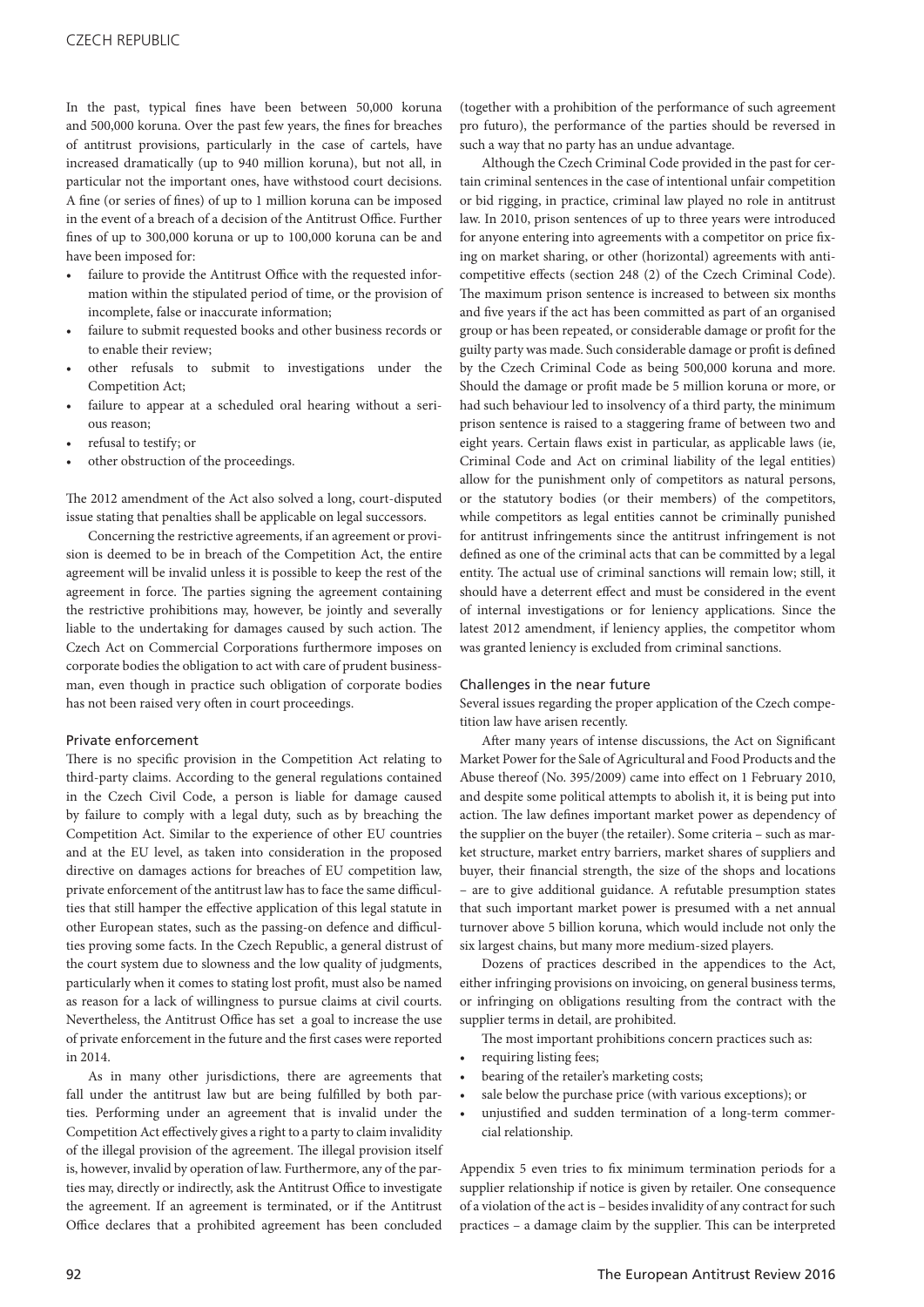as a claim for the return of paid listing fees plus financing costs or interest. In addition, a fine can be levied by the Antitrust Office of the usual amount in antitrust matters, which is up to 10 per cent of the turnover of the past accounting year.

The Antitrust Office has already issued its first significant penalties. Legal insecurity is still high, and an amendment with more precise wording is being prepared in 2015. Nevertheless, it will still take years to establish a reliable practice in the retail food sector.

The international developments, for instance in vertical agreements, will certainly also continue to show effects in Czech antitrust law; at present, this type of vertical agreement still forms a large part of the Antitrust Office's investigations and cartel sanctions.

The original intention to follow the more economic approach (signified, for example, by the nomination of a chief economist) was, in the opinion of many in the Czech antitrust community, set back considerably due to personal turmoil at the Office. However, as an agency, the Antitrust Office is undergoing considerable personal growth with new responsibilities in public procurement.

Private enforcement is predicted to play a bigger role in the future, and the first court cases have already started, although its relationship with the leniency programme is still unsolved. With a view to the fact that not even the last amendment to the Competition Act solved the protection against private enforcement claims, it seems for the time being that the Czech legislature awaits the results of the legislative efforts on private enforcement at the European level, rather than itself introducing the necessary changes in civil and procedural law to promote private enforcement of the antitrust law.

Finally, in relation to the possible extension of the term of the President of the Office, general questions about the efficiency of the Office have arisen. One of the reactions was a call for more intense investigations into horizontal cartels, shown by a record number of proceedings started in 2014, and putting more of a focus on bidrigging cases.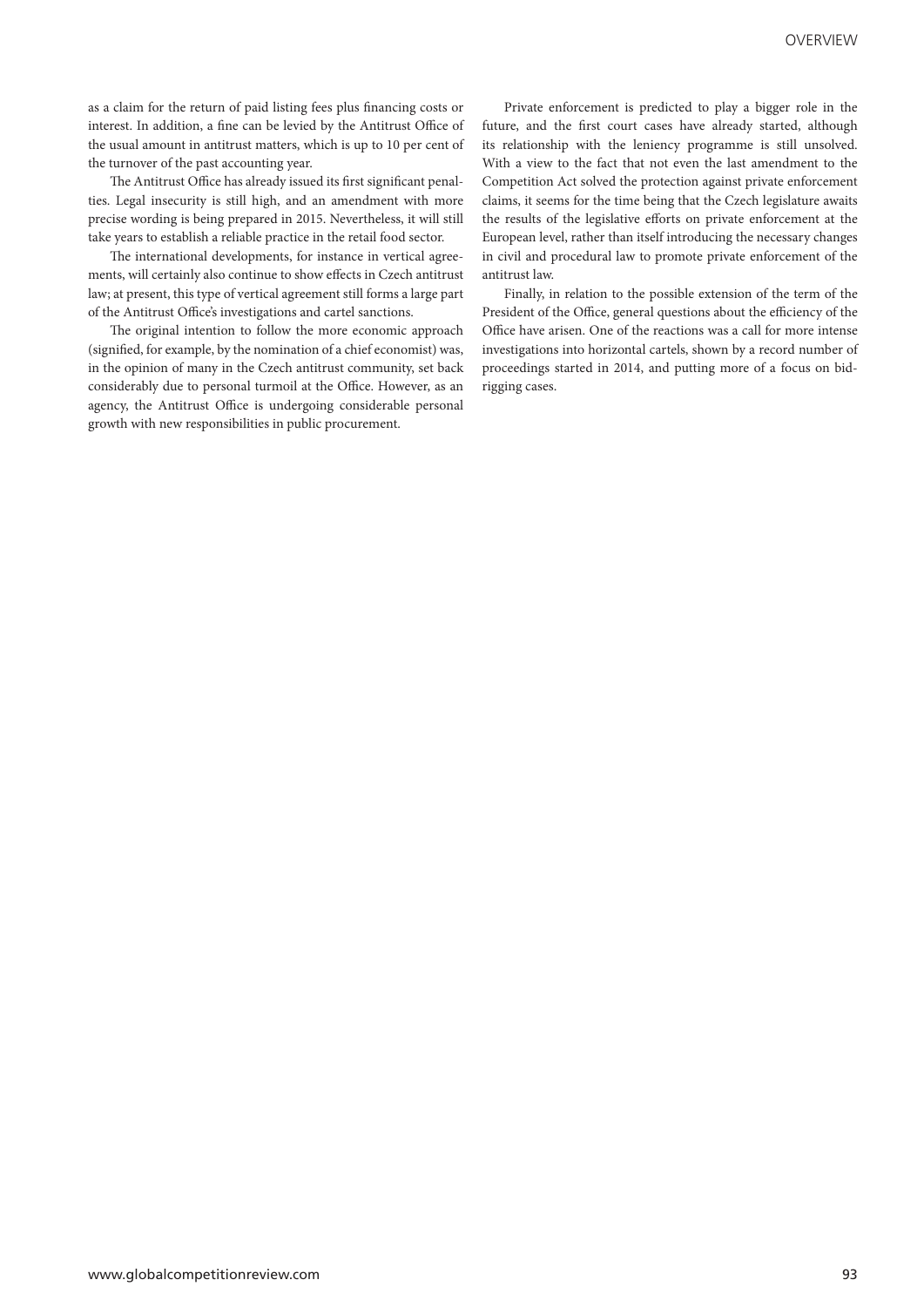

Arthur Braun bpv Braun Partners

Arthur Braun (admitted Germany 1995, Czech Republic 1997, Slovakia 2010) is one of the founding partners of bpv Braun Partners and head of the competition law practice group. Prior to establishing bpv Braun Partners as a part of bpv LEGAL, focusing on the CEE region and European law, he was a partner with one of the most reputable international law firms, based in Central and Eastern Europe.

Arthur Braun graduated from the University of Passau, Germany, both in law (1992) and political sciences (1993), and also studied at Charles University in Prague, as the first Western law student after the revolution.

Apart from competition law (mainly merger control, cartels and compliance programmes), his main areas of advice are M&A and market start-ups. He advises corporations and industry associations in a large variety of industries and services with some specialisation in energy law.

Since 1999, Arthur Braun has been active as a lecturer at the University of Applied Sciences HAW Amberg-Weiden, Germany, and also, since 2001, at the Institute for Industrial and Financial Management in Prague, Czech Republic. He has many publications to his name, such as *Wirtschaftsrecht der Tschechischen Republik*, 6th ed, Prague, 2010, and he is country rapporteur for the IBA antitrust committee and is contributor to various relevant competition law blogs. He speaks English, German, Czech and French.

## **DDV BRAUN PARTNERS**

Palac Myslbek, Ovocný trh 8 110 00 Prague 1 Czech Republic Tel: +420 224 490 000 Fax: +420 224 490 033

prague@bpv-bp.com

www.bpv-bp.com

The approximately 50-strong team of bpv Braun Partners has many years of experience working under the aegis of an international law firm, one of the leading players in Central and Eastern Europe. We are members of bpv *LEGAL*, a close alliance of independent law firms giving advice throughout the region.

Our consultancy covers both transactional as well as ongoing work in diverse areas of law, the most important being M&A and corporate, real estate and tax law. We advise in various industries with special focus on energy, manufacturing and IT companies.

Depending on the needs of our clients, our consultancy involves know-how in special areas of interest such as labour law or intellectual property protection. Antitrust law and compliance is a particular focus of our activities.

In close cooperation with the Vienna and Brussels offices of bpv *LEGAL*, we have built up a considerable track record in European law, in particular in energy, postal and automotive sectors, and merger filings and cartels.

Our international presence allows us to apply specific knowledge from different jurisdictions whenever needed.